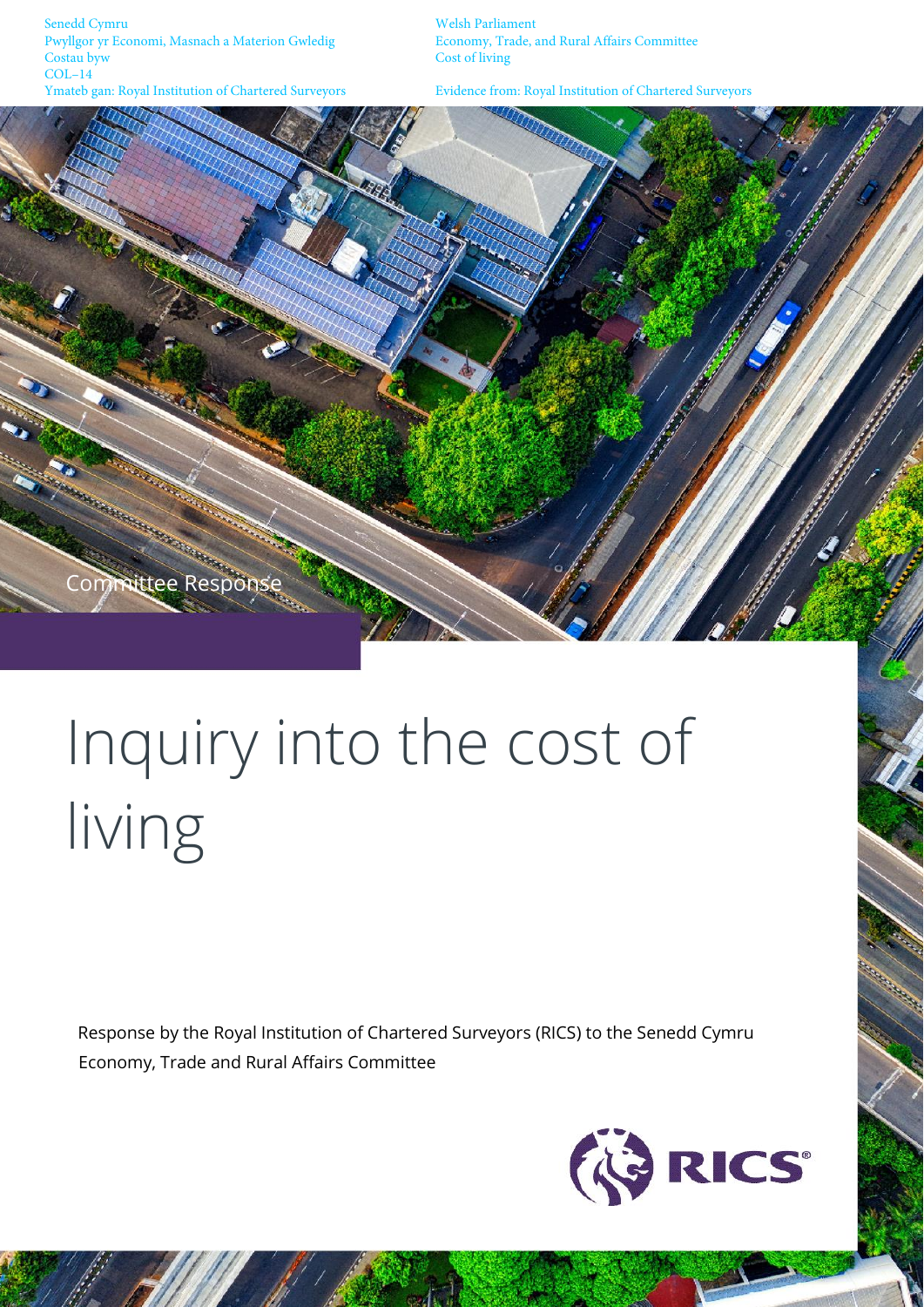# Introduction

On behalf of the Royal Institution of Chartered Surveyors (RICS), can we first begin by thanking the committee for the invitation to respond to what is a clearly challenging issue in Wales.

Established in 1868, RICS is the largest organisation of its kind, with over 2,300 professionals in Wales supporting the built and natural environment. Our qualified professionals apply their expertise each day, advising on a range of matters from housing standards, energy efficiency and building optimisation.

The increasing cost of living challenges is impacting almost all parts and sectors of Wales, and a 'perfect storm' of events have exacerbated the situation – including Covid-19, Brexit, changes to the energy price cap, and the recent invasion of Ukraine. The Committee will already be familiar with the challenges facing some households, including the difficult choices facing some of the poorest in choosing between eating and heating.

RICS will use this consultation response to focus on areas within our immediate field of expertise, especially in housing, where increasing costs in energy prices, mortgage interest rates and housing supply are having a significant impact on the cost of living.

## Energy prices and performance improvement

As well acknowledged already, one of the most common drivers attributed to the cost-of-living challenge is the recent changes to the energy price cap across the UK, which has seen prices increase by an average of 54% of £693 for many people. This will almost certainly increase further when the next adjustment period occurs in October 2022.

RICS have been dedicating a significant number of resources towards energy performance improvement in recent years, motivated in large by the need to decarbonise housing stock to meet net zero targets – however it is not just environmental benefits that can occur, but economic and social.

- Housing stock in Wales is some of the oldest in the UK with an estimated 27% of Welsh homes more than 100 years old, higher than any English region. With this age, comes heating, insultation and damp challenges – and the associated energy demand and cost.
- This statistic is further evidenced by ONS data showing Wales has the lowest average energy efficiency score between Wales and all English regions – a rating of 64, the

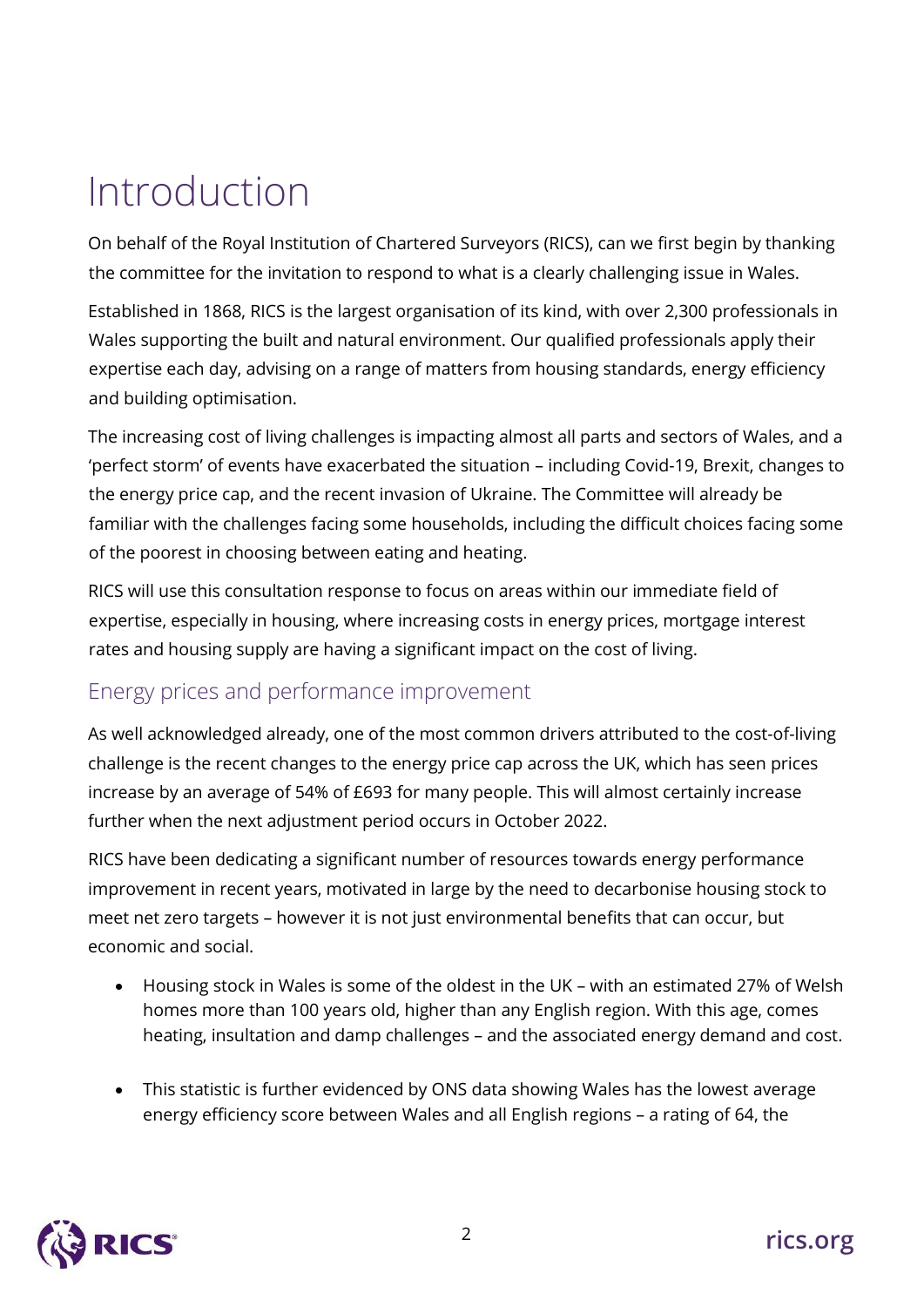equivalent of an EPC D (with owner-occupier homes largely the poorest performing and social housing the best)<sup>1</sup>.

- Since the Covid-19 pandemic, many people are now spending more time in poor energy performing homes – especially with an increase, and indeed government aim, for people to work remotely. While such ambitions may save in commuting costs, its unknown the full extent to which such savings are offset by additional domestic energy usage.
- Simple and effective measures can be utilised to increase the energy efficiency of homes and help people save money. For example, the installation of cavity-wall insulation can see savings in energy costs (based on April 2022 prices) ranging from £180 annually for a mid-terrace property annually (with a one off £620 installation cost) to £480 for a detached home (with a one-off installation cost of £2,500). $^2$
- These one-off installation costs can now be difficult for many with cavity-wall insulation already being one of the cheaper options on improvement works – in contrast to a typical £8000 heat pump.
- Government schemes such as the Nest are available to support with this, however the criteria prioritises though most in need or with health conditions. While this is understandably a priority, it is important to recognise that the recent cost of living increases is expanding those at risk of falling into the 'most in need' category - such as those who may own their own property, have a full-time job, but also fail to have high levels of disposable income or savings to consider investing in such installation works.
- RICS recommends reviewing how schemes such as Nest prioritise and review regularly their scope of eligibility, and if leverage exists, look to expand the means-testing criteria.

<sup>2</sup> <https://energysavingtrust.org.uk/advice/cavity-wall-insulation/>



<sup>1</sup>[https://www.ons.gov.uk/peoplepopulationandcommunity/housing/articles/energyefficiencyofhousingin](https://www.ons.gov.uk/peoplepopulationandcommunity/housing/articles/energyefficiencyofhousinginenglandandwales/2021) [englandandwales/2021](https://www.ons.gov.uk/peoplepopulationandcommunity/housing/articles/energyefficiencyofhousinginenglandandwales/2021)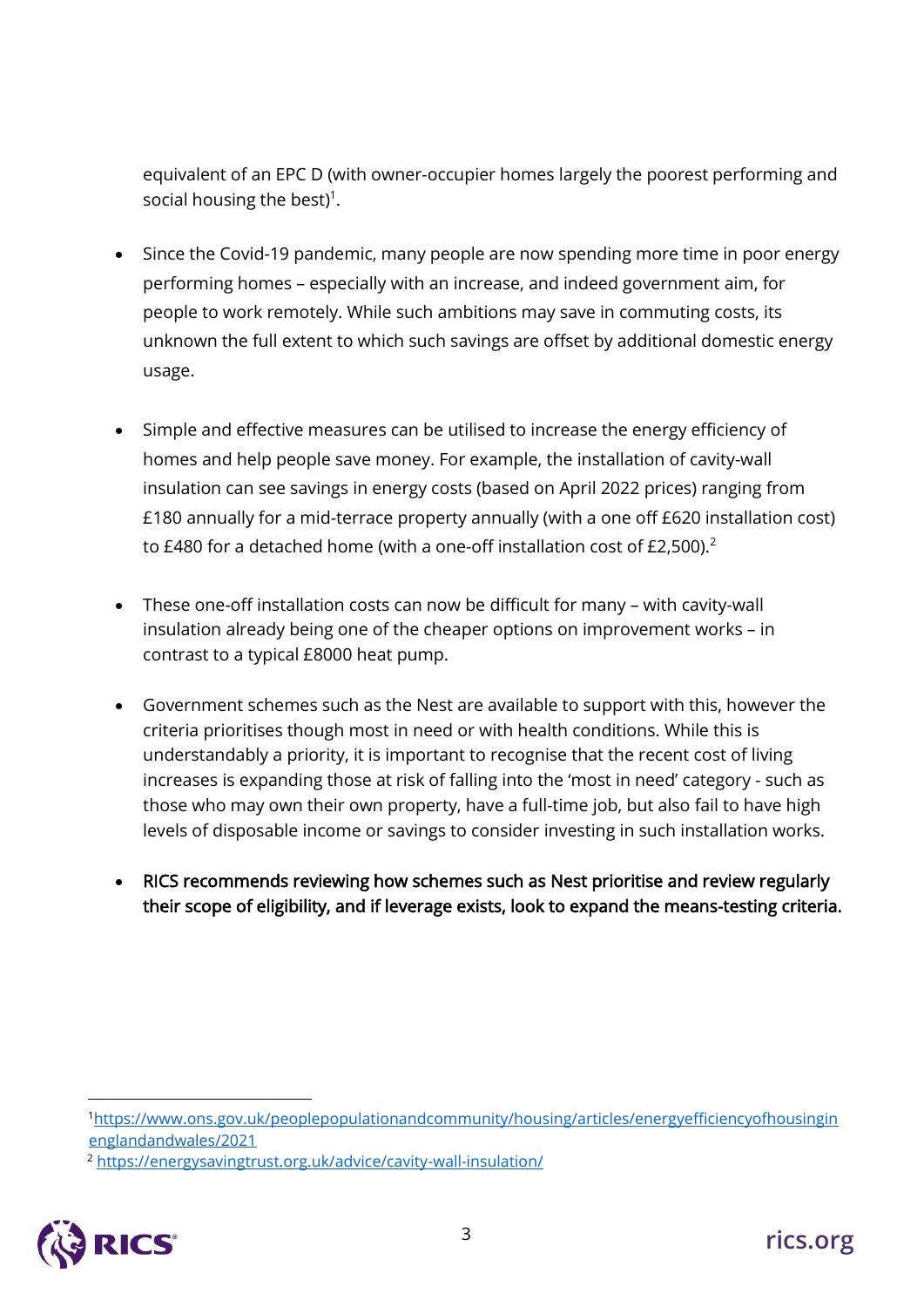# Consumer information and advice

Access to sufficient consumer information is critical in addressing the cost-of-living challenges. Consumer information in this context can vary from financial advisory services to advertising requirements to energy improvement investments and support.

#### Green measure installation:

- In recent years several UK Government schemes including the Green Homes Grant (although not applicable in Wales) and the current Boiler Upgrade Scheme have not required consumers to have significant amounts of information or advice provided before receiving public funds. As a result, green measures could easily be installed in properties not suitable or at the wrong moment in time for that home, increasing running costs and consequently exacerbating the cost of living.
- RICS recommends that before any major investment in energy improvement works in a home (regardless of tenure), a retrofit assessment is conducted first. With the UK and Welsh Government making significant investments towards retrofitting and energy upgrades, this will help ensure incorrect energy measures are not installed, or installed at the optimum moment, thus saving the consumer money. This is not a new concept; indeed, this was previously a requirement as part of the Welsh Government's Warm Homes Fund.

#### Property information

• The National Trading Standards are in the process of reforming the disclosure of material information in property listings to increase awareness and transparency of leasehold costs, council tax and rent/deposit costs. Not included in these reforms is a requirement to give an indicative idea of energy costs. While calculating such cost may be difficult as each home and person has different circumstances (e.g., working from home, behavioural differences etc) – the government could investigate opportunities to help raise awareness around calculating average energy costs of a property. This could support a homeowner, or tenant in being able to estimate what their average outgoings for that property may be per month – and in the cases of looking to move home, reduce the risk of entering arrears.

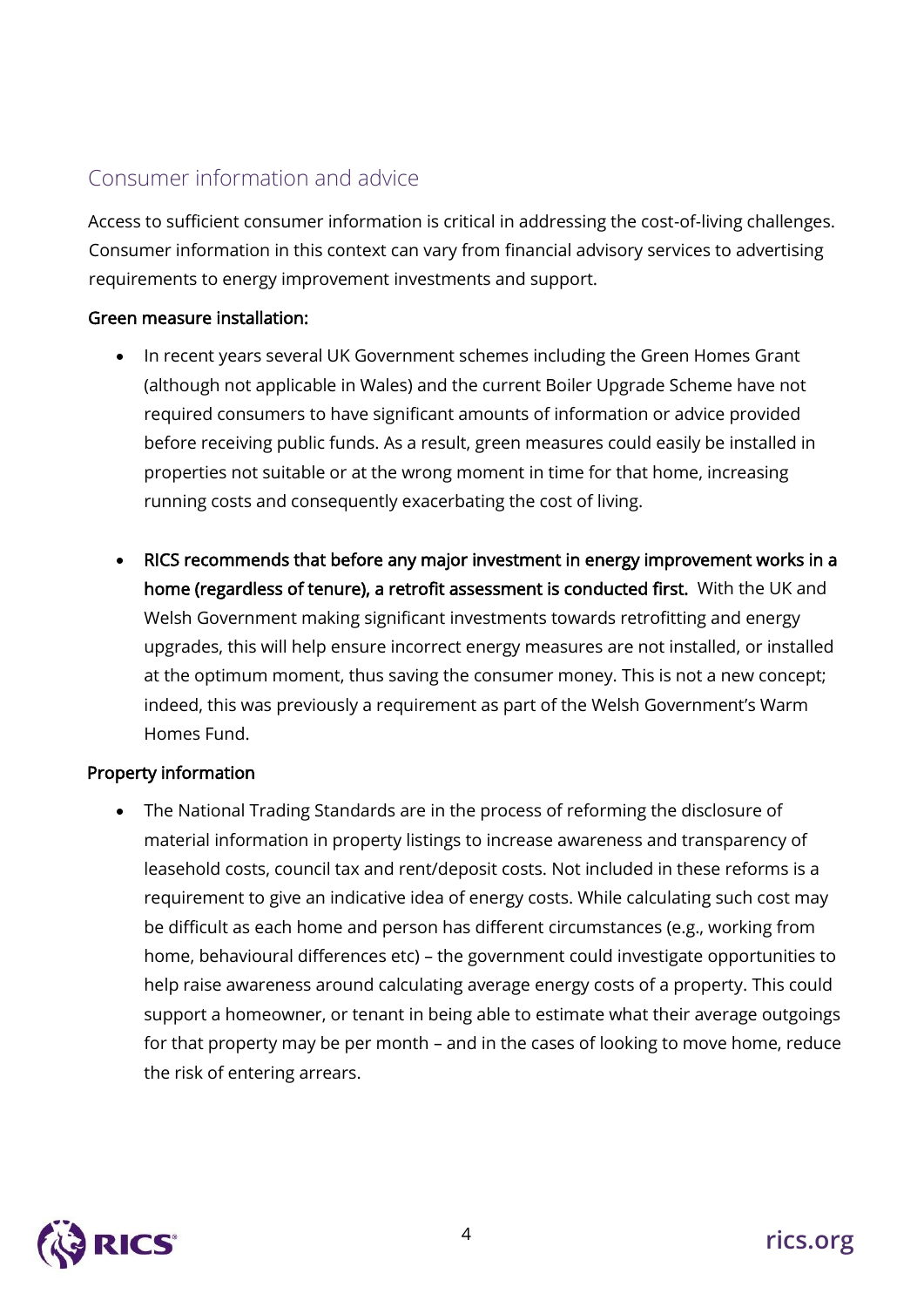#### Consumer awareness

- A simple and immediate solution to help address the cost of living is to increase the promotion of services and guides already available.
- For example, Cambridge Architectural Research recently published findings on behalf of the Department of Energy & Climate Change that showed simple, but effective measures could help reduce energy bills. These include:
	- o Installing water-efficient shower heads and only using twice every day could save £145 a year. $*$
	- o Insulating hot water pipes could save £46 a year.\*
	- o Tuning the thermostat down from 20 degrees C to 18 degrees C could save £556 a year on an electric boiler.\*<sup>3</sup>

Whilst such measures may be logical to many, the promotion of such actions is not widespread. There are very little direct recommendations currently listed on Welsh or local government websites as an example, or consumer group websites. It is also important to consider that a significant portion of those most vulnerable, such as the elderly, may only find such information beneficial in writing directly to them by post. RICS recommends the Welsh Government takes a proactive role in promoting such energy-saving actions, which to date have largely been led by third-sector organisations or energy companies.

RICS recently worked with industry experts to publish it's 'Low [Carbon Homes](https://www.ricsfirms.com/media/1277/rics-low-carbon-home-consumer-guide-wales.pdf) [Consumer Guide for Wales](https://www.ricsfirms.com/media/1277/rics-low-carbon-home-consumer-guide-wales.pdf)' as a tool for informing of various advice services and measures available for reducing energy consumption and saving money in some cases. This guide is already in circulation with a small number of resident groups and landlords.

### Market challenges and planned changes

Market conditions within the housing sector are further driving up the cost of living with planned revaluation to Council Tax in Wales likely to see many have adjusted rates in the near future.

<sup>&</sup>lt;sup>3</sup> \*Based on average UK electricity prices April 2022.

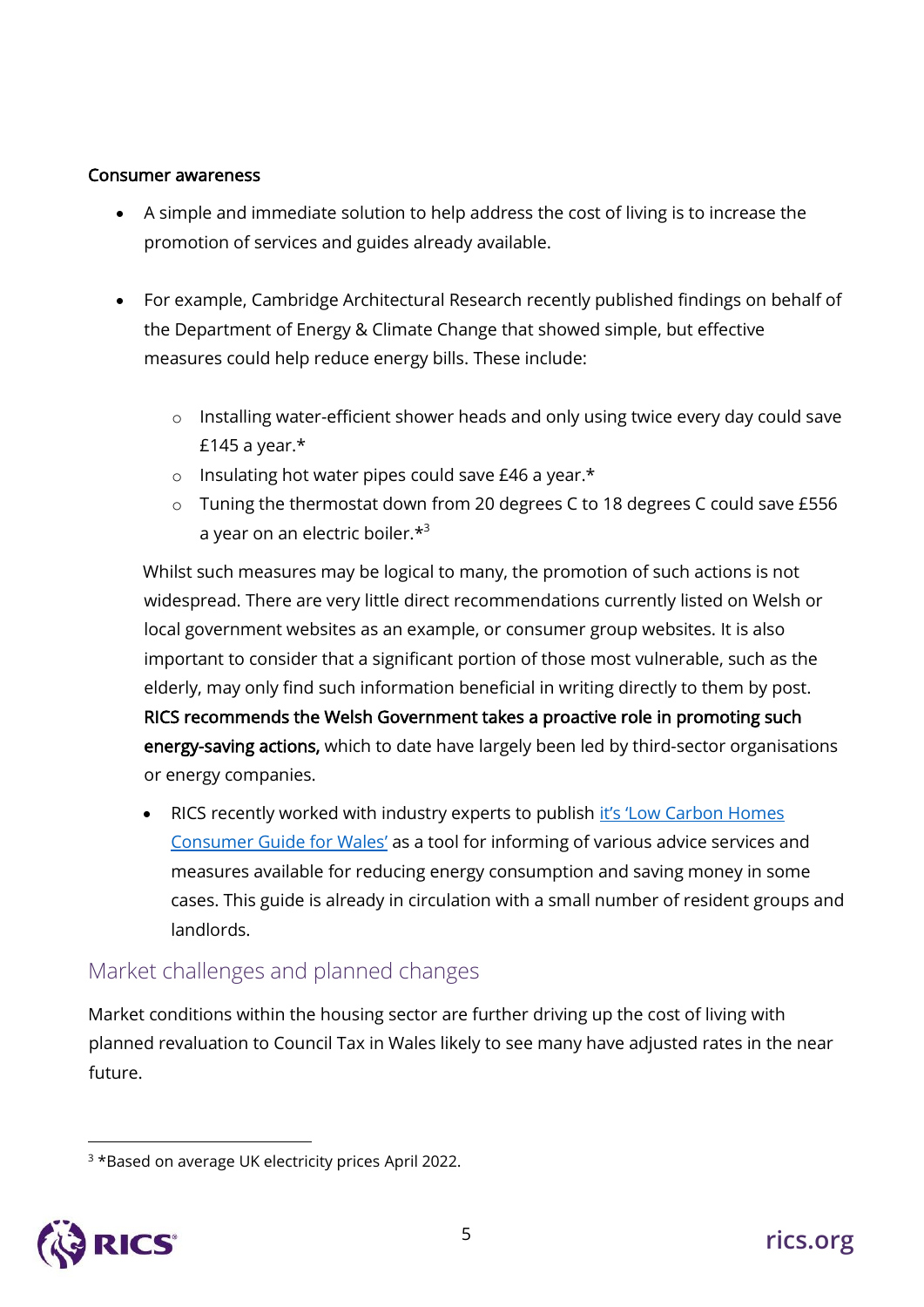- Growing housing demand versus available stock has been a problem in Wales for many years – however since the Covid-19 pandemic commenced this gap has further widened. RICS produce a monthly 'UK Residential Market Survey' which tracks housing market trends and predictions by industry experts. Since the pandemic started, the levels of housing stock available, either for rent or purchasing have decreased, while demand for moving has grown.
- These changes are having a direct impact on the cost of living, especially in the private rental market where some landlords are selling up due to the increase in property value potential, with tenants facing smaller choices and increased rent. The April 2022 RICS UK Residential Market Survey shows that in Wales, 75% of agents expect to see rent expectations and rates grow in the next quarter.<sup>4</sup>
- The RICS Wales Housing Group further collects insight from members operating across Wales, and in recent months is seeing a trend in the quality of homes people are purchasing or renting. With limited housing stock, purchasers or renters are facing smaller choices, with several surveyors, when undertaking RICS Home Surveys, noticing a decrease in the quality of stock. This is particularly the case for a buyer, with private renters being protected to an extent by Minimum Energy Standards. However, this lack of quality stock could further add to the cost of living by failing to be energy efficient homes and requiring an increase in heating needs.
- For those looking to purchase, current mortgage interest rates are also some of the highest they have ever been, especially for those on variable rates.
- The Welsh Government is expected to shortly commence plans to launch a revaluation process in Wales which could see Council Tax rise for many residents. While reform of Council Tax has been called for by many and linking it up with property values being a preferred choice by some, it's important to highlight that property values are at some of their highest ever. That said, a Welsh Governmentcommissioned report, conducted by the Institute of Fiscal Studies pre-pandemic, showed that reforming Council Tax could see 21% of households in the bottom fifth

<sup>4</sup> [https://www.rics.org/contentassets/6914ab4d1ed542328801f609c0ea6180/4.\\_web\\_](https://www.rics.org/contentassets/6914ab4d1ed542328801f609c0ea6180/4._web_-april_2022_rics_uk_residential_market_survey_tp.pdf) [april\\_2022\\_rics\\_uk\\_residential\\_market\\_survey\\_tp.pdf](https://www.rics.org/contentassets/6914ab4d1ed542328801f609c0ea6180/4._web_-april_2022_rics_uk_residential_market_survey_tp.pdf)